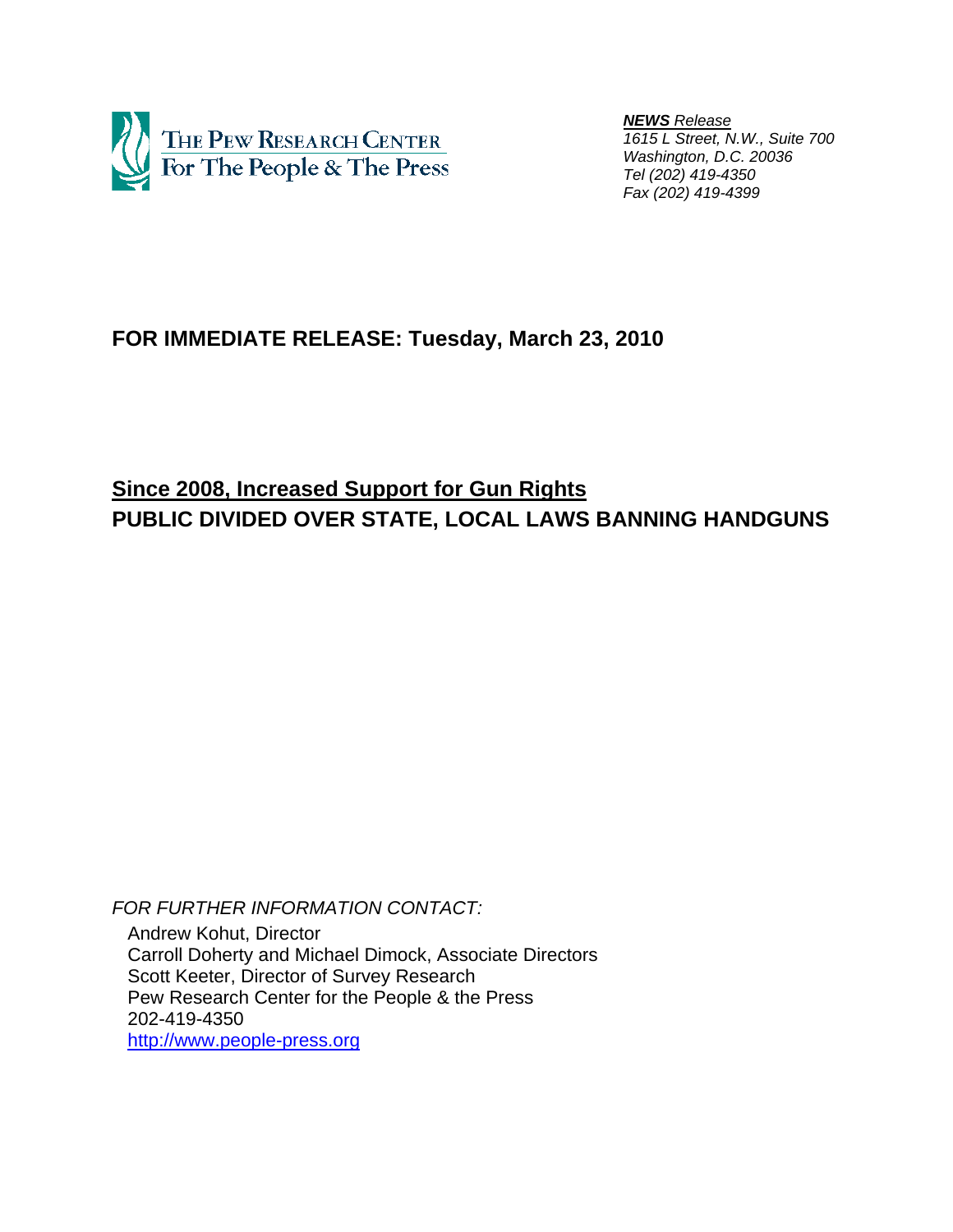# **Since 2008, Increased Support for Gun Rights PUBLIC DIVIDED OVER STATE, LOCAL LAWS BANNING HANDGUNS**

The public is divided over whether state and local governments should be able to pass laws banning the sale and possession of handguns. The Supreme Court is expected to rule in the next few months on the constitutionality of a 28-year-old Chicago law prohibiting handgun ownership in that city.

 Half of the public (50%) says that state and local governments should not be able to pass laws barring the sale or possession of handguns in their jurisdictions, while 45% say they should be able to pass such laws.

## **Public Divided Over Local Gun Bans – And Broader Issue of Gun Control Should state/local gov'ts** March *be able to pass laws* 2010 *banning handguns?* % Should 45 Should not 50 Don't know 5 **100** Apr Apr Mar *More important to…* 2008 2009 2010 Protect gun owners' rights 37 45 46<br>Control gun ownership 58 49 46 Control gun ownership Don't know  $\frac{5}{5}$  6 7 100 100 100 Figures may not add to 100% because of rounding.

 Previous Pew Research surveys have found broad opposition to a law banning the sale of handguns. In April 2008, 59% said they opposed a law banning handguns while 36% favored such a law. There was less opposition to a law banning handgun sales in 2000 and the late 1990s. In March 2000, 47% opposed a law banning handgun sales while the same percentage favored it.

 The latest national survey by the Pew Research Center for the People & the Press, conducted March 10-14 among 1,500 adults, finds the public is evenly split over whether it is more important to protect the rights of gun owners (46%) or to control gun ownership (46%). That is largely unchanged from April 2009 (49% control gun ownership vs. 45% protect gun rights). But from 1993 to 2008, majorities had consistently said it was more important to control gun ownership than to protect the right to own guns.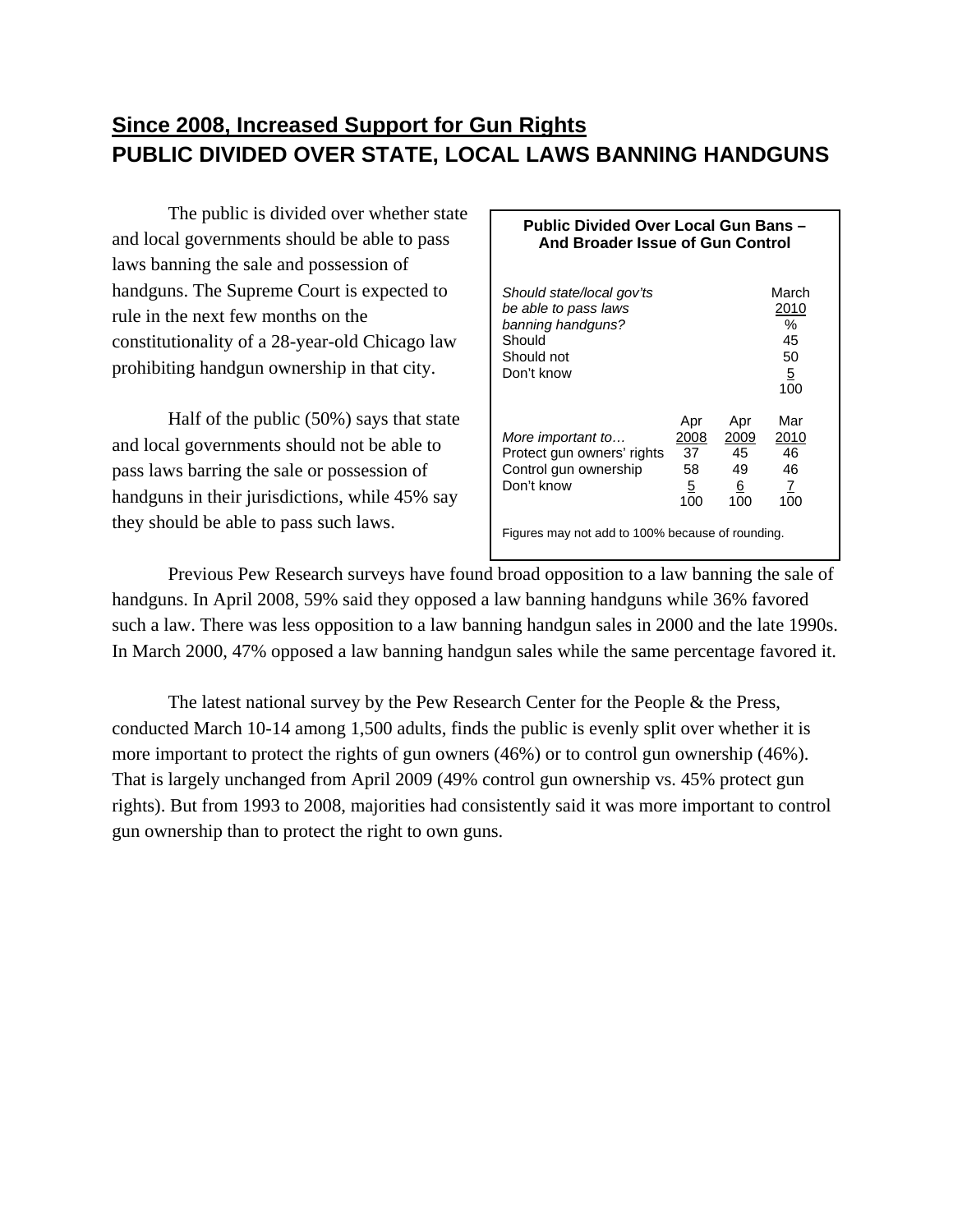The divisions in public opinion regarding the question before the Supreme Court – whether states should be allowed to pass laws banning handguns – is similar to differences in views over gun control. Most Republicans (62%) and independents (57%) believe that states and localities should not be able to pass laws banning the sale and possession of handguns. A majority of Democrats (60%) say that state and local government should be allowed to pass such laws.

There also are sizeable gender and racial differences in these attitudes. A majority of men (57%) say localities should not be allowed to pass laws banning handguns while most women (51%) say such laws should be permitted. And while 57% of whites say state and local governments should not be allowed to pass laws prohibiting handguns, majorities of African Americans (64%) and Hispanics (61%) say they should be allowed to pass these laws.

## **Shifting Views on Gun Control**

 In May 1999, shortly after the shootings at Columbine High School, more than twice as many Americans said it was more important to control gun ownership (65%) than to protect the rights of Americans to own guns (30%). Support for gun control slipped to the mid-50% range in 2000 and remained at about that level through 2008.

 Since April 2008, the number saying it is more important to control gun ownership has fallen by 12 points – from 58% to  $46\%$ . Over this period, there has been a nine-point increase (from 37% to

#### **Should States and Localities Be Able to Pass Laws Banning Handguns?**

|                                             | Should<br>% | Should<br>not<br>℅ | DK<br>℅   |  |  |  |  |  |
|---------------------------------------------|-------------|--------------------|-----------|--|--|--|--|--|
| Total                                       | 45          | 50                 | $5=100$   |  |  |  |  |  |
| Men                                         | 38          | 57                 | $4 = 100$ |  |  |  |  |  |
| Women                                       | 51          | 43                 | $6=100$   |  |  |  |  |  |
| White, non-Hisp                             | 38          | 57                 | $5=100$   |  |  |  |  |  |
| Black, non-Hisp                             | 64          | 30                 | $7 = 100$ |  |  |  |  |  |
| Hispanic                                    | 61          | 39                 | $1 = 100$ |  |  |  |  |  |
| White men                                   | 31          | 65                 | $4 = 100$ |  |  |  |  |  |
| White women                                 | 46          | 49                 | $6 = 100$ |  |  |  |  |  |
| College grad+                               | 53          | 43                 | $4 = 100$ |  |  |  |  |  |
| Some college                                | 45          | 49                 | $6 = 100$ |  |  |  |  |  |
| HS grad                                     | 37          | 59                 | $4 = 100$ |  |  |  |  |  |
| Less than HS                                | 48          | 43                 | $9 = 100$ |  |  |  |  |  |
| Republican                                  | 32          | 62                 | $6 = 100$ |  |  |  |  |  |
| Democrat                                    | 60          | 35                 | $5=100$   |  |  |  |  |  |
| Independent                                 | 40          | 57                 | $3 = 100$ |  |  |  |  |  |
| East                                        | 49          | 45                 | $6 = 100$ |  |  |  |  |  |
| Midwest                                     | 46          | 49                 | $5=100$   |  |  |  |  |  |
| South                                       | 42          | 52                 | 6=100     |  |  |  |  |  |
| West                                        | 47          | 50                 | 3=100     |  |  |  |  |  |
| Q44. Figures may not add to 100% because of |             |                    |           |  |  |  |  |  |

rounding.

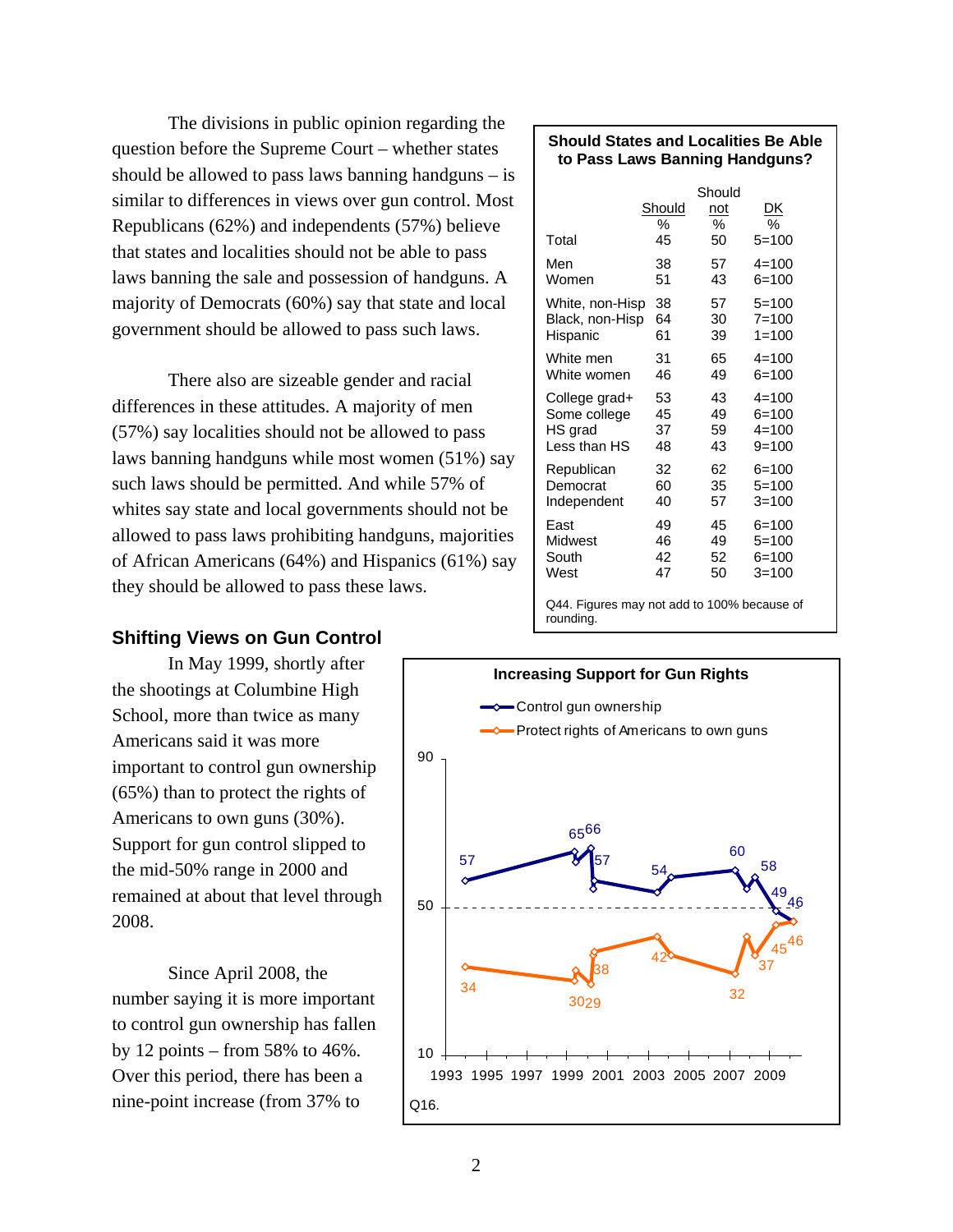46%) in the proportion saying it is more important to protect gun rights.

Between 2008 and 2009, support for the right to own guns increased substantially among men – particularly white men – high school graduates, independents, and people living in the Midwest and South.

There has been little change in the views of most of these groups over the past year. However, a majority of independents (53%) now say it is more important to protect gun rights, while 41% say it is more important to control gun ownership. A year ago, opinion among independents was more evenly divided (48% protect gun rights vs. 45% control gun ownership). Two years ago, a majority (56%) of independents said it was more important to control gun ownership.

There has been a similar shift among high school graduates: by 53% to 41%, high school graduates now say it is more important to protect gun rights; opinion was divided a year ago and in 2008 a majority (56%) gave more priority to controlling gun ownership.

| More Important to Protect Gun Rights or Control Gun Ownership? |          |                                                                         |                               |                                                          |                                                                                        |    |  |  |  |  |  |
|----------------------------------------------------------------|----------|-------------------------------------------------------------------------|-------------------------------|----------------------------------------------------------|----------------------------------------------------------------------------------------|----|--|--|--|--|--|
|                                                                | gun<br>% | <b>April 2008</b><br>Protect Control<br>gun<br>rights ownership<br>$\%$ | Protect<br>gun<br>rights<br>% | <b>April 2009</b><br>Control<br>gun<br>ownership<br>$\%$ | <b>March 2010</b><br>Protect<br>Control<br>gun<br>gun<br>rights<br>ownership<br>℅<br>% |    |  |  |  |  |  |
| Total                                                          | 37       | 58                                                                      | 45                            | 49                                                       | 46                                                                                     | 46 |  |  |  |  |  |
| Men                                                            | 46       | 51                                                                      | 57                            | 38                                                       | 55                                                                                     | 39 |  |  |  |  |  |
| Women                                                          | 30       | 64                                                                      | 33                            | 60                                                       | 38                                                                                     | 53 |  |  |  |  |  |
| White, non-Hisp                                                | 42       | 53                                                                      | 53                            | 41                                                       | 53                                                                                     | 39 |  |  |  |  |  |
| Black, non-Hisp                                                | 22       | 74                                                                      | 21                            | 71                                                       | 27                                                                                     | 64 |  |  |  |  |  |
| Hispanic                                                       | --       | --                                                                      | 24                            | 72                                                       | 24                                                                                     | 67 |  |  |  |  |  |
| White men                                                      | 52       | 44                                                                      | 67                            | 28                                                       | 62                                                                                     | 33 |  |  |  |  |  |
| White women                                                    | 33       | 61                                                                      | 39                            | 54                                                       | 45                                                                                     | 46 |  |  |  |  |  |
| College grad+                                                  | 37       | 58                                                                      | 42                            | 53                                                       | 41                                                                                     | 52 |  |  |  |  |  |
| Some college                                                   | 41       | 56                                                                      | 48                            | 47                                                       | 50                                                                                     | 44 |  |  |  |  |  |
| HS grad                                                        | 38       | 56                                                                      | 48                            | 45                                                       | 53                                                                                     | 41 |  |  |  |  |  |
| Less than HS                                                   | 33       | 64                                                                      | 32                            | 59                                                       | 32                                                                                     | 54 |  |  |  |  |  |
| Republican                                                     | 59       | 38                                                                      | 65                            | 31                                                       | 65                                                                                     | 30 |  |  |  |  |  |
| Democrat                                                       | 23       | 73                                                                      | 26                            | 69                                                       | 30                                                                                     | 62 |  |  |  |  |  |
| Independent                                                    | 39       | 56                                                                      | 48                            | 45                                                       | 53                                                                                     | 41 |  |  |  |  |  |
| East                                                           | 32       | 62                                                                      | 31                            | 63                                                       | 36                                                                                     | 57 |  |  |  |  |  |
| Midwest                                                        | 37       | 57                                                                      | 48                            | 47                                                       | 48                                                                                     | 44 |  |  |  |  |  |
| South                                                          | 40       | 57                                                                      | 49                            | 45                                                       | 51                                                                                     | 42 |  |  |  |  |  |
| West                                                           | 39       | 56                                                                      | 46                            | 48                                                       | 46                                                                                     | 47 |  |  |  |  |  |
| Q16.                                                           |          |                                                                         |                               |                                                          |                                                                                        |    |  |  |  |  |  |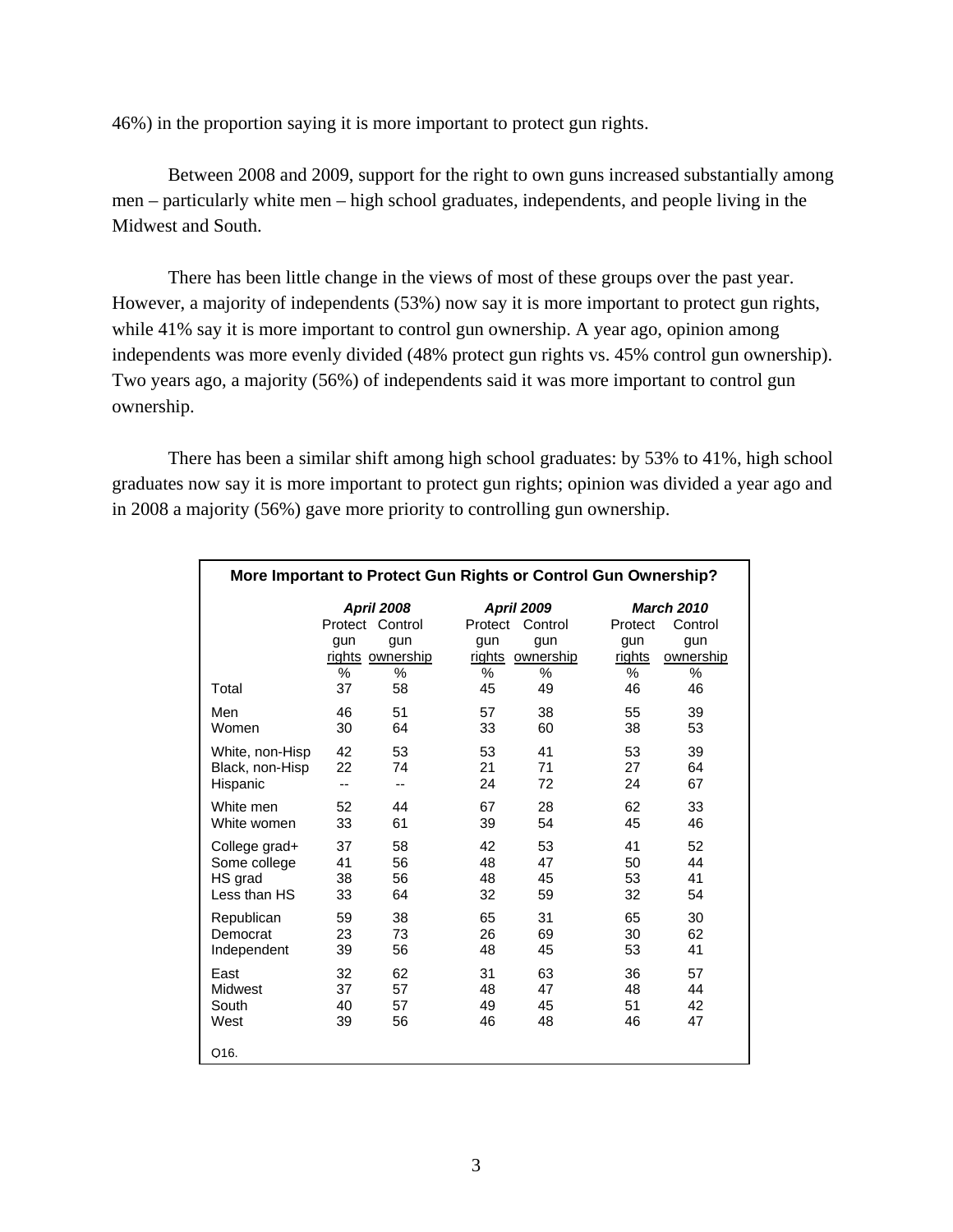Support for gun control among white women also has fallen sharply since 2008. Two years ago, 61% of white women said it was more important to control gun ownership while 33% said it was more important to protect the right to own guns. In April 2009, white women – by 54% to 39% – said it was more important to control gun ownership. In the new survey, they are evenly divided (46% control gun ownership, 45% protect gun rights).



## **Long-Term Trend on Gun Control**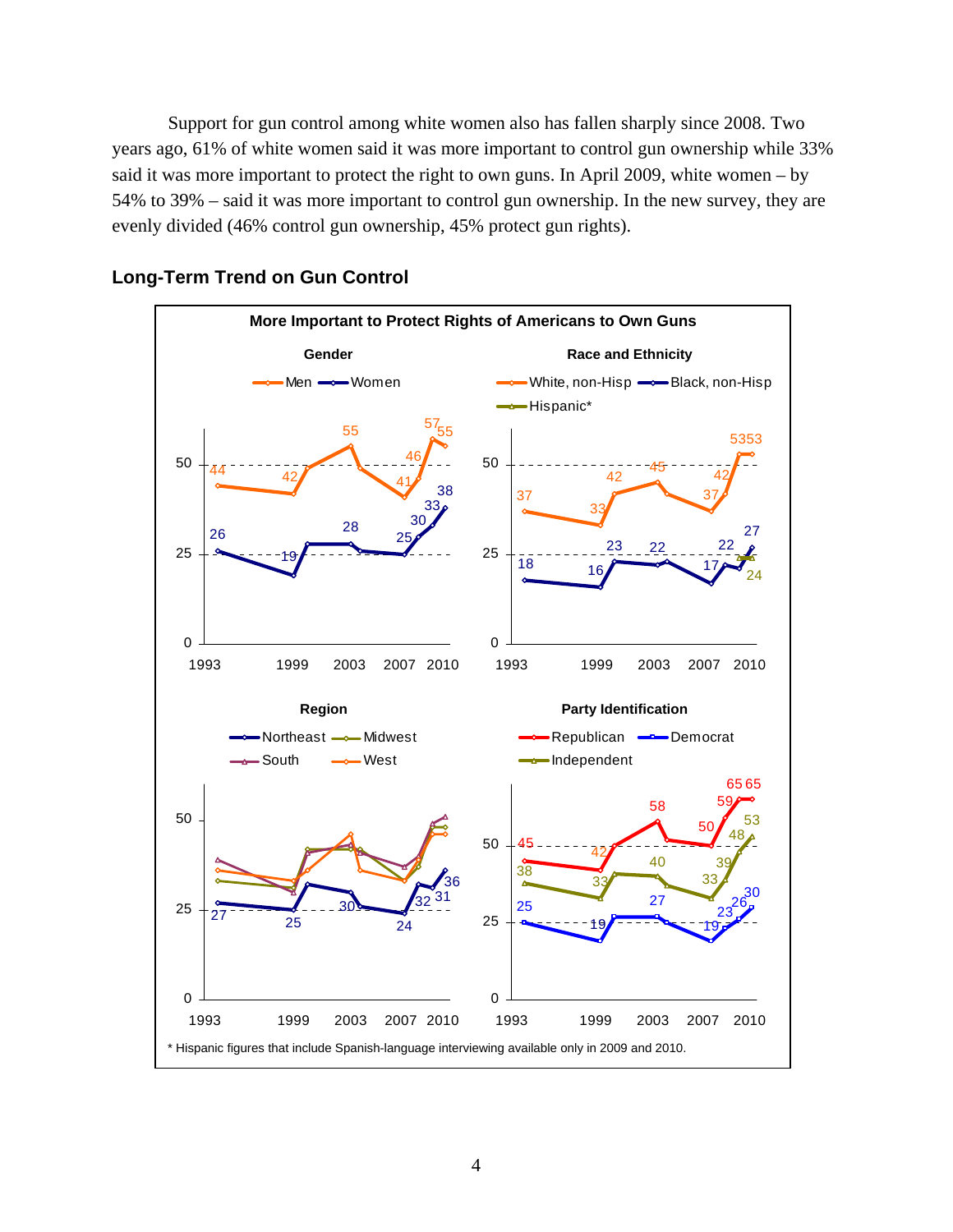## **ABOUT THE SURVEY**

Results for this survey are based on telephone interviews conducted under the direction of ABT/SRBI Inc. among a national sample of 1,500 adults living in the continental United States, 18 years of age or older, from March 10-14, 2010 (1,000 respondents were interviewed on a landline telephone, and 500 were interviewed on a cell phone, including 198 who had no landline telephone). Both the landline and cell phone samples were provided by Survey Sampling International. Interviews were conducted in English and Spanish. For detailed information about our survey methodology, see http://people-press.org/methodology/.

The combined landline and cell phone sample are weighted using an iterative technique that matches gender, age, education, race/ethnicity, region, and population density to parameters from the March 2009 Census Bureau's Current Population Survey. The sample is also weighted to match current patterns of telephone status and relative usage of landline and cell phones (for those with both), based on extrapolations from the 2009 National Health Interview Survey. The weighting procedure also accounts for the fact that respondents with both landline and cell phones have a greater probability of being included in the combined sample and adjusts for household size within the landline sample. Sampling errors and statistical tests of significance take into account the effect of weighting.

The following table shows the error attributable to sampling that would be expected at the 95% level of confidence for different groups in the survey:

| Group        | <b>Sample Size</b> | Plus or minus         |
|--------------|--------------------|-----------------------|
| Total sample | 1.500              | 3.0 percentage points |
| Republican   | 356                | 6.5 percentage points |
| Democrat     | 464                | 5.5 percentage points |
| Independent  | 543                | 5.5 percentage points |

In addition to sampling error, one should bear in mind that question wording and practical difficulties in conducting surveys can introduce error or bias into the findings of opinion polls.

## **ABOUT THE CENTER**

 The Pew Research Center for the People & the Press is an independent opinion research group that studies attitudes toward the press, politics and public policy issues. We are sponsored by The Pew Charitable Trusts and are one of seven projects that make up the Pew Research Center, a nonpartisan "fact tank" that provides information on the issues, attitudes and trends shaping America and the world.

 The Center's purpose is to serve as a forum for ideas on the media and public policy through public opinion research. In this role it serves as an important information resource for political leaders, journalists, scholars, and public interest organizations. All of our current survey results are made available free of charge.

 All of the Center's research and reports are collaborative products based on the input and analysis of the entire Center staff consisting of:

 Andrew Kohut, Director Scott Keeter, Director of Survey Research Carroll Doherty and Michael Dimock, Associate Directors Michael Remez, Senior Writer Robert Suls, Shawn Neidorf, Leah Christian, Jocelyn Kiley and Alec Tyson, Research Associates Jacob Poushter, Research Assistant

© Pew Research Center, 2010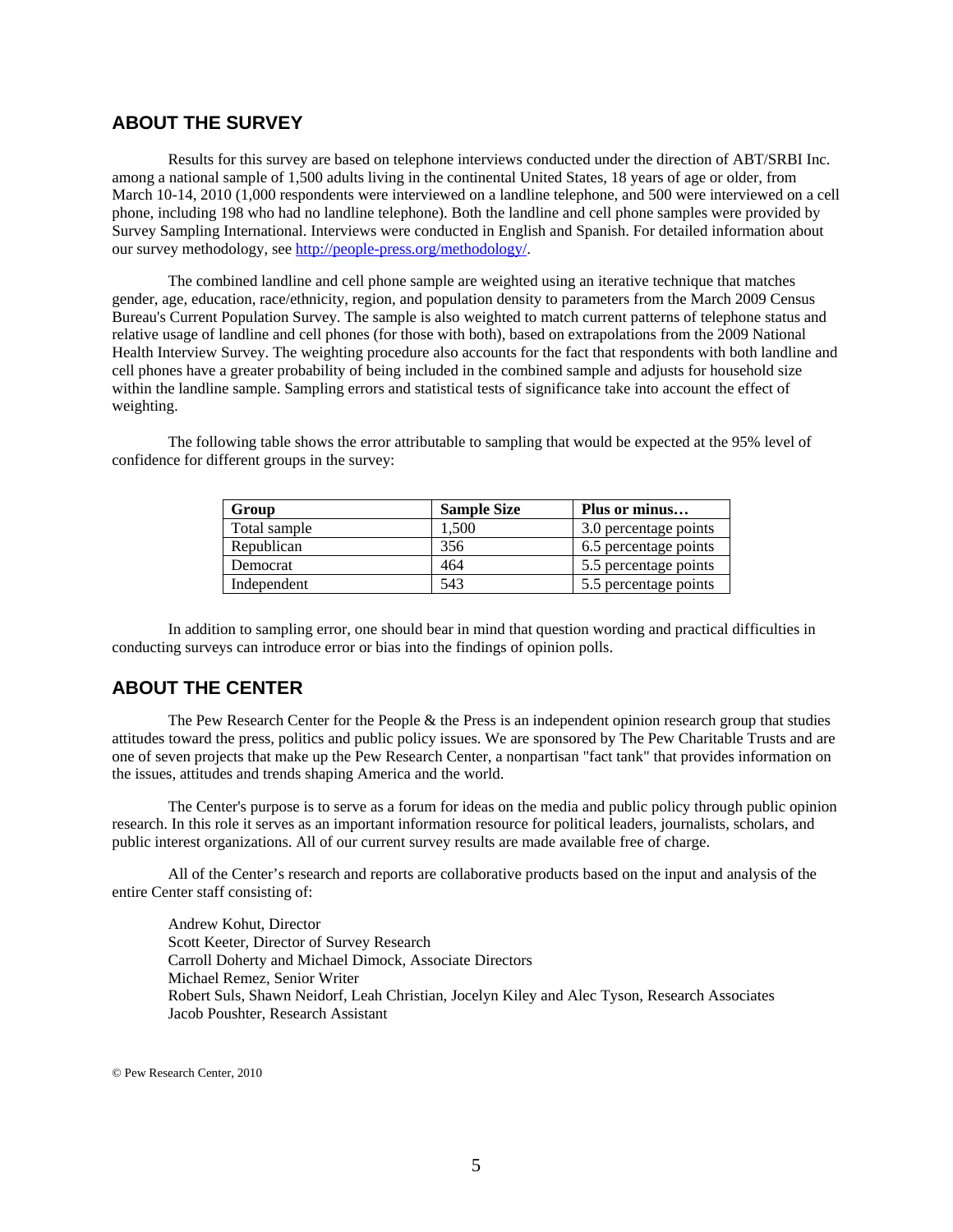### **PEW RESEARCH CENTER FOR THE PEOPLE & THE PRESS MARCH 2010 POLITICAL SURVEY FINAL TOPLINE March 10-14, 2010 N=1,500**

### **QUESTIONS 1-5, 9-11, 14-15, 19-20, 22-27, 31-32, 36-39, 44-46, 49-50 PREVIOUSLY RELEASED**

### **QCEN.1-QCEN.15 PREVIOUSLY RELEASED**

#### **NO QUESTIONS 6-8, 12-13, 17-18, 21, 28-30, 33-35, 40-43, 47-48**

#### **QUESTIONS 52-57 HELD FOR FUTURE RELEASE**

#### **ASK ALL:**

On another subject …

Q.16 What do you think is more important – to protect the right of Americans to own guns, OR to control gun ownership?

| Mar     |                             | Mar $31-$                                                    |    |    |                                    |     |     |     |     |                     |    |    |     |
|---------|-----------------------------|--------------------------------------------------------------|----|----|------------------------------------|-----|-----|-----|-----|---------------------|----|----|-----|
| $10-14$ |                             | Apr 21 April Nov April Feb June May April March June May Dec |    |    |                                    |     |     |     |     |                     |    |    |     |
| 2010    |                             | 2009                                                         |    |    | 2008 2007 2007 2004 2003 2000 2000 |     |     |     |     | 2000 1999 1999 1993 |    |    |     |
|         | Protect rights of Americans |                                                              |    |    |                                    |     |     |     |     |                     |    |    |     |
| 46      | to own guns                 | 45                                                           |    | 42 | 32                                 | -37 | 42  | -38 | -37 | 29                  | 33 | 30 | -34 |
| 46      | Control gun ownership       | 49                                                           | 58 | 55 | 60                                 | 58  | .54 | 57  | 55  | 66                  | 62 | 65 |     |
| ⇁       | Don't know/Refused (VOL.)   | 6                                                            |    |    |                                    |     |     |     |     |                     |    |    |     |

#### **ASK ALL:**

Q.44 Thinking about gun laws… do you think state and local governments should or should not be able to pass laws that ban the possession or sale of handguns in their jurisdictions?

#### Mar 10-14

| 2010 |            |  |
|------|------------|--|
| 45   | Should     |  |
| 50   | Should not |  |

5 Don't know/Refused **(VOL.)**